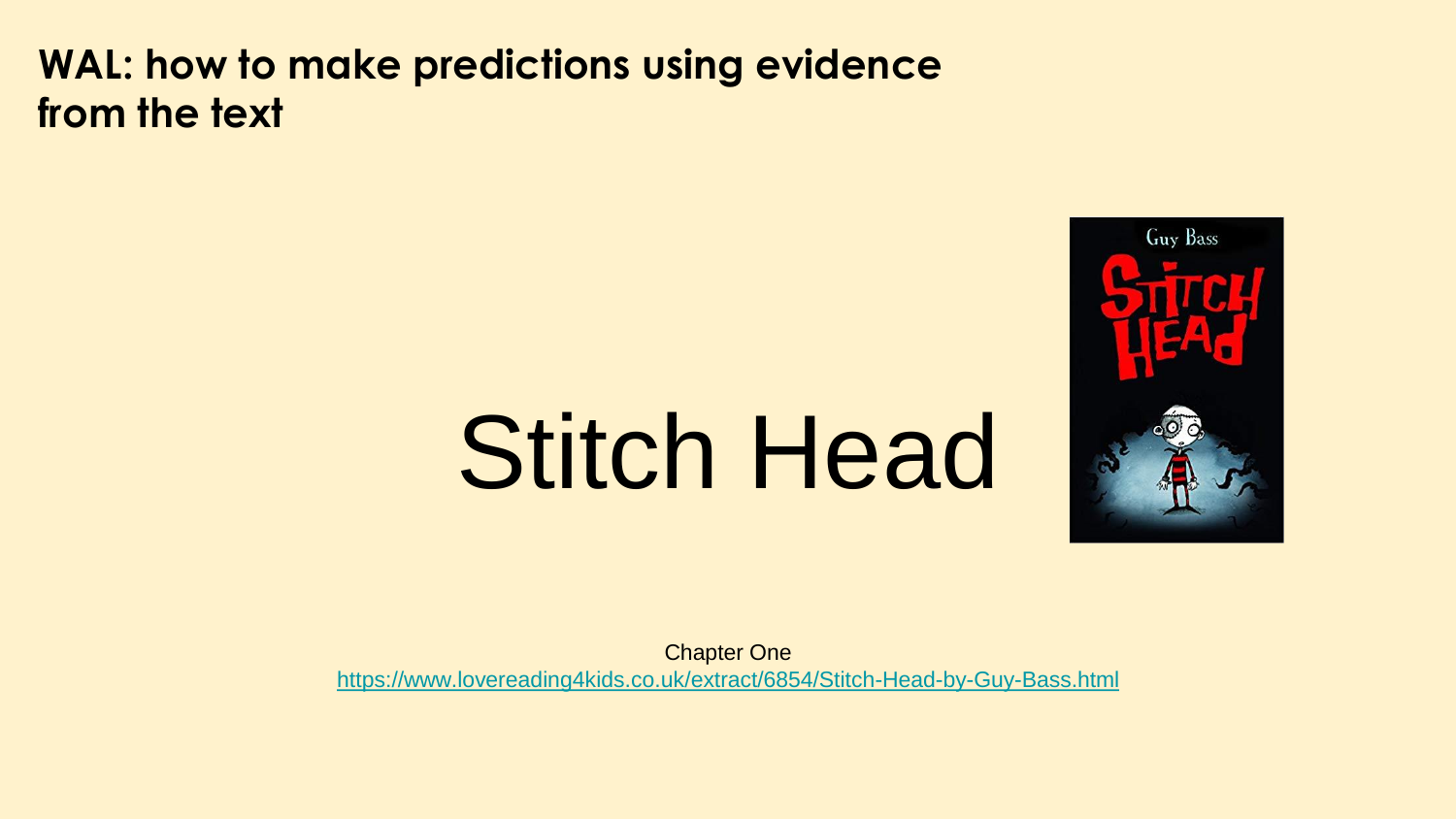# Quick Start

- What is the name of the professor?
- What do people think of the professor?
- Why is Stitch Head not with the professor?
- How many arms did the creation have?
- What happens to the new creation?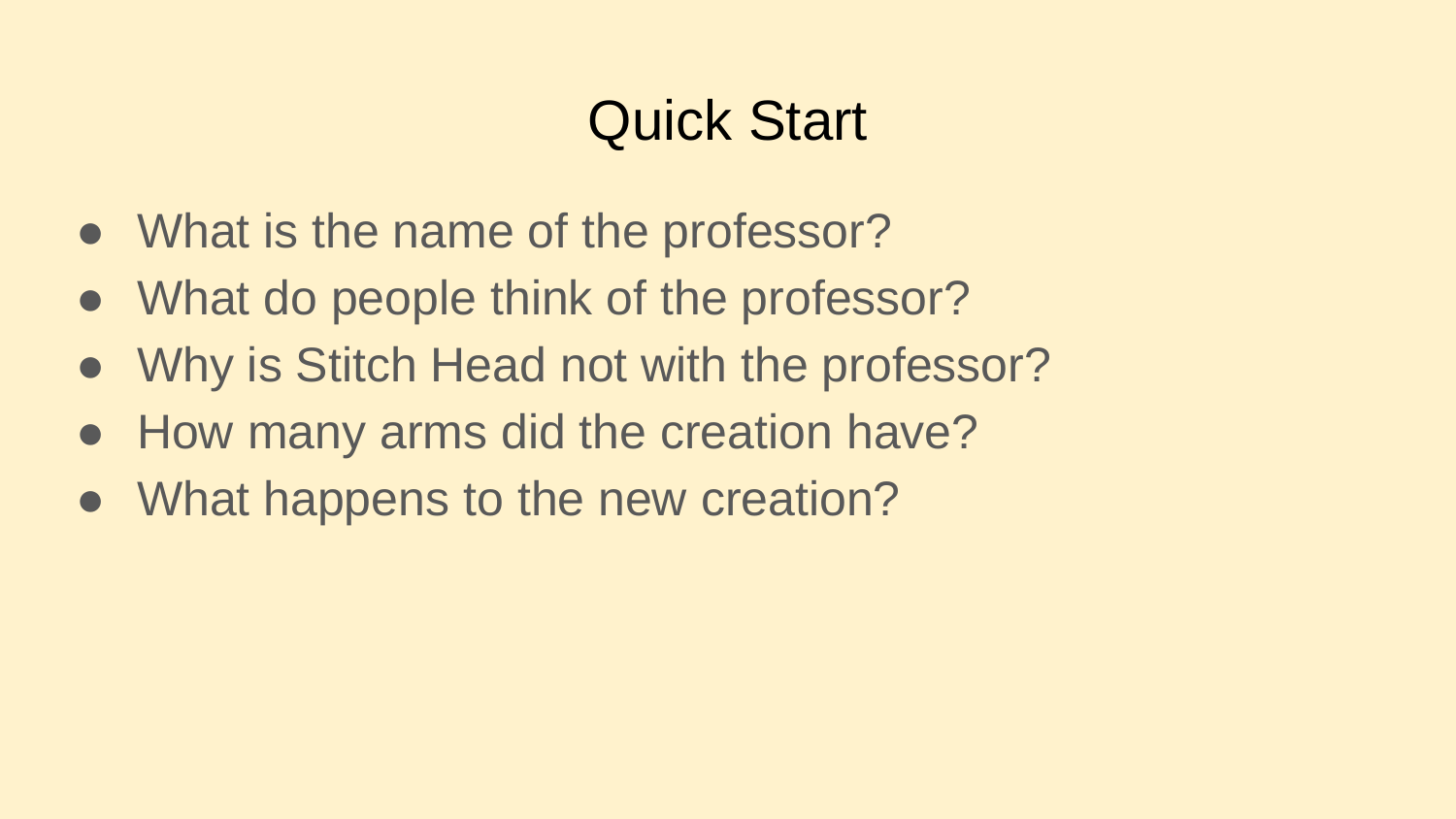# Vocabulary Check

- **toiling** on his latest experiment
- pulling levers and **administering** potions
- The eye was a **sight to behold.**
- far bigger and more **imposing** than anything the professor had created before
- a third, small arm **protruding** from its chest
- He clambered silently, **nimbly** along the rafters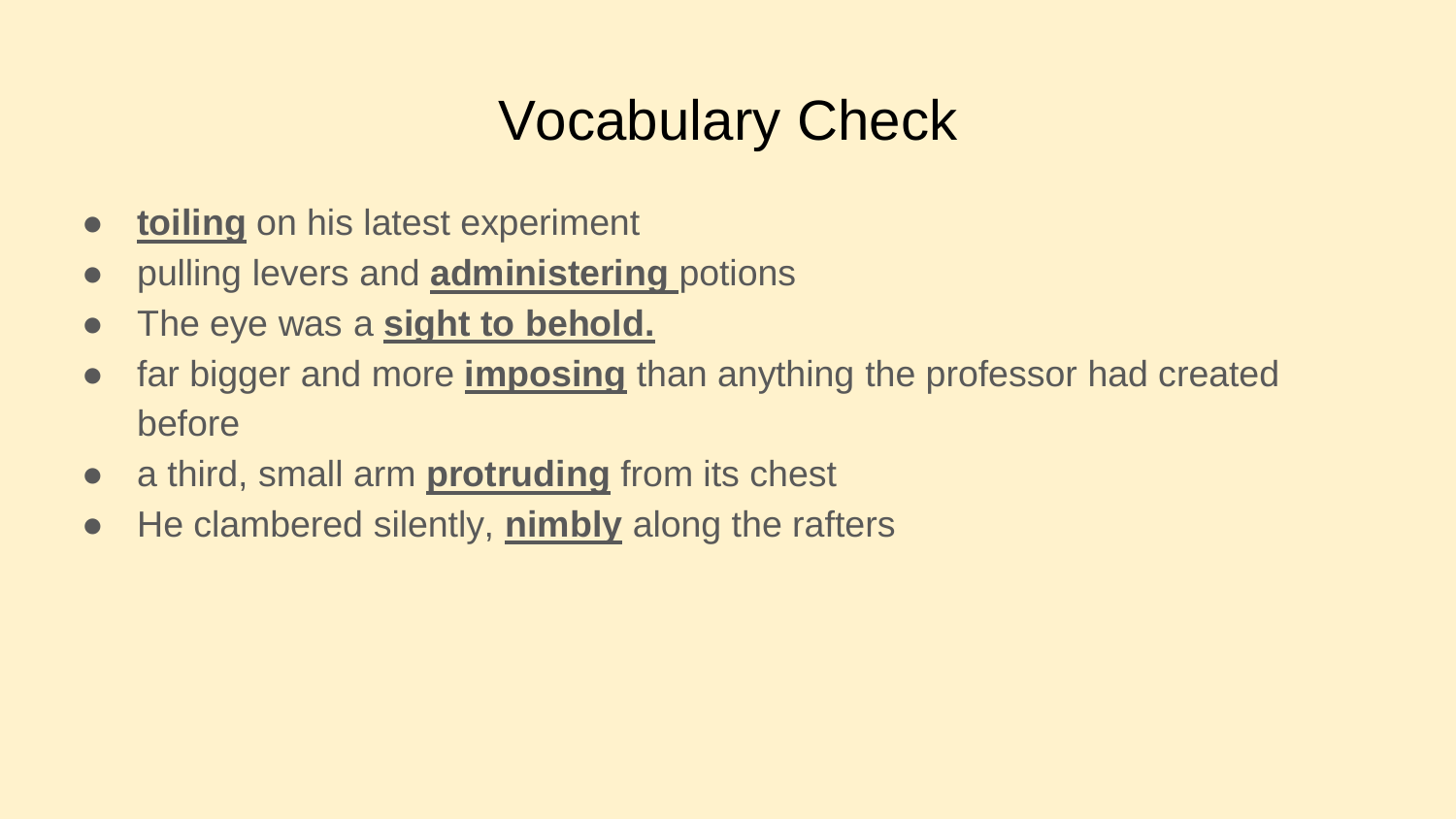#### Partnered Talk



True or false?

#### 'The professor is a perfectionist'.

#### Justify your thinking with evidence from the text.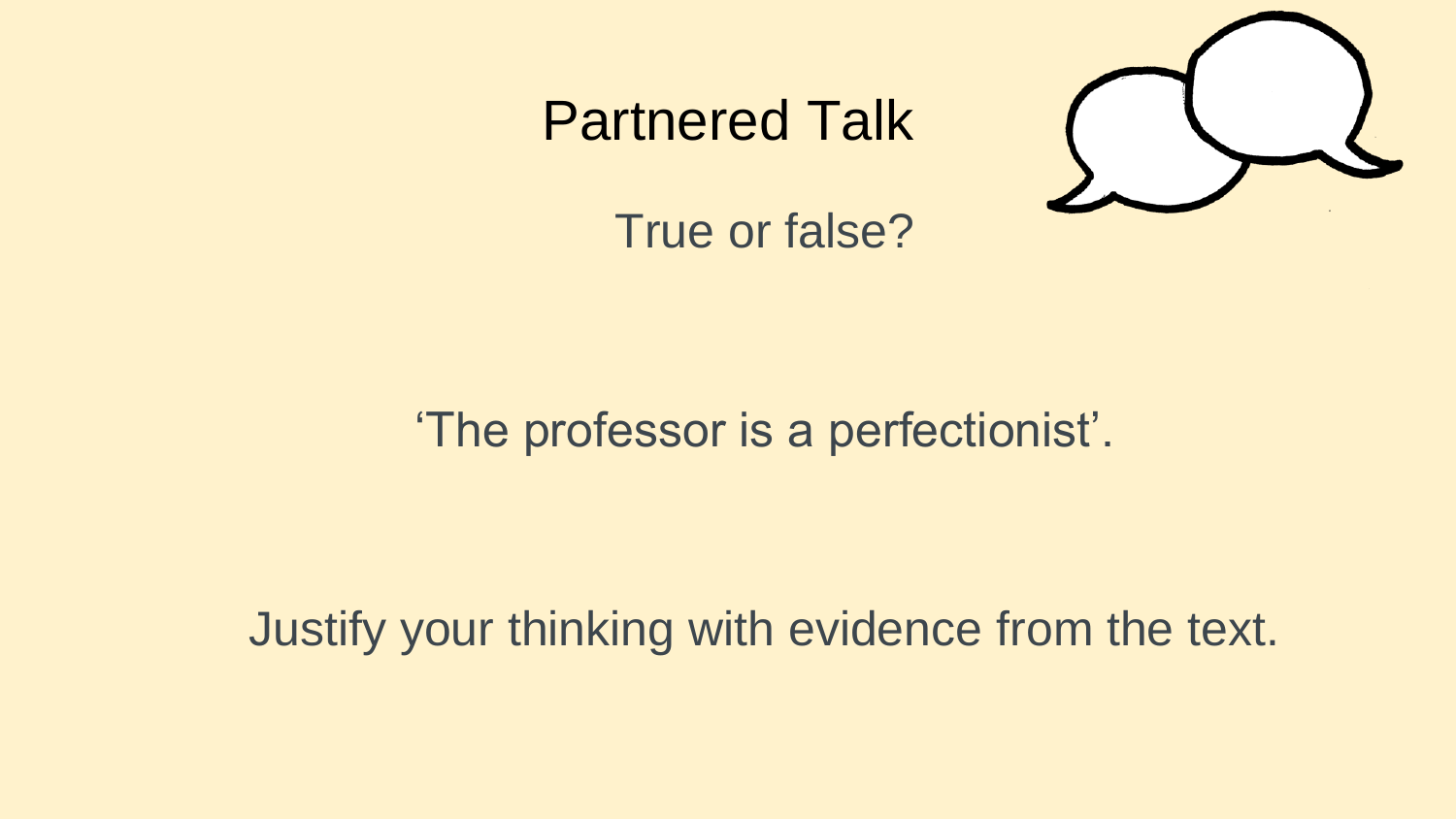#### Individual Thinking



#### Find and copy evidence from the text that shows that Stitch Head is sad.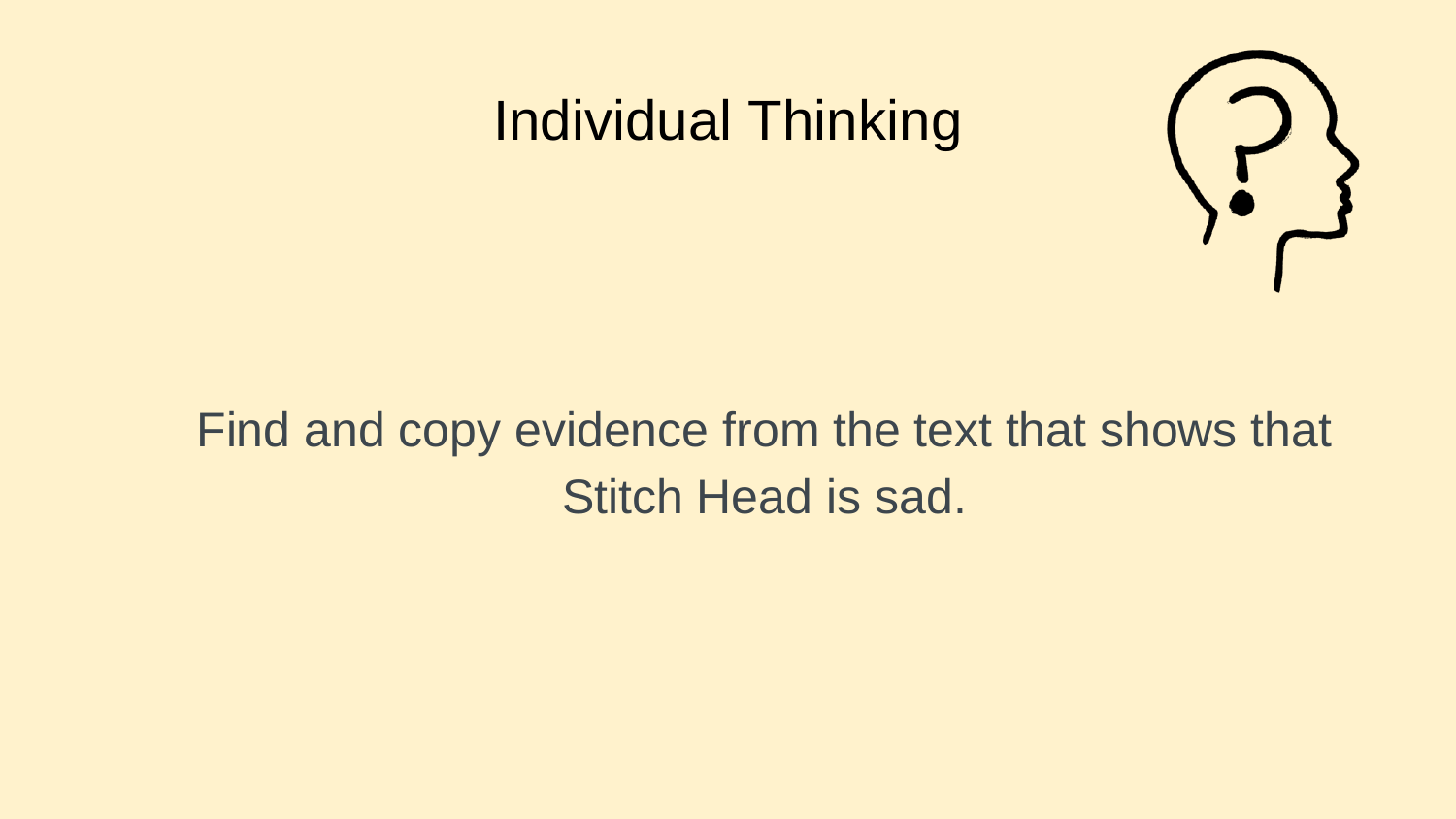### Individual Thinking



If you were Stitch Head, do you think you would have stayed with the professor for all these years, or would you have left?

What would be the pros and cons of both of these choices?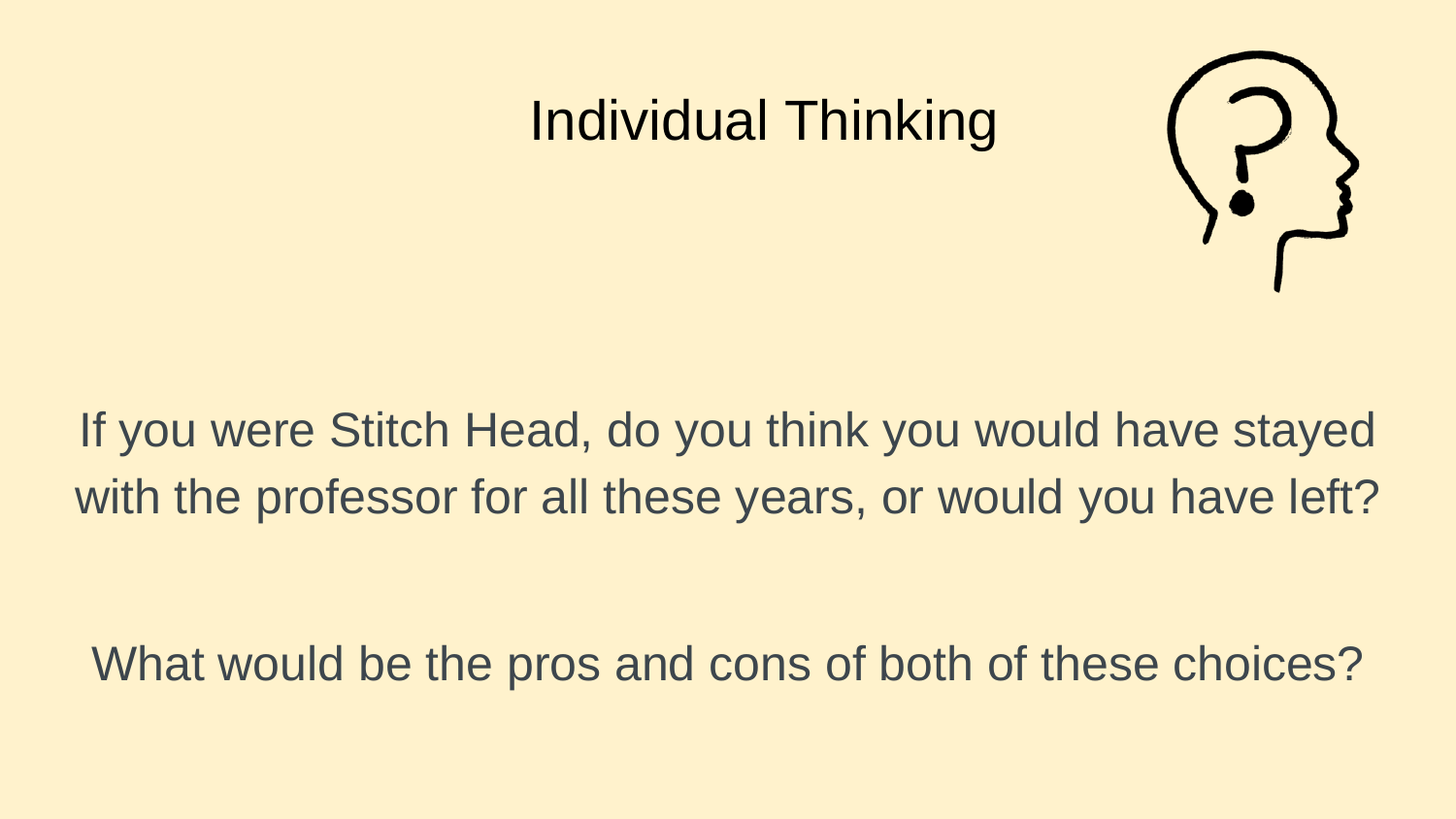#### Partnered Talk



The first line reads 'Around eighteen minutes before *Fulbert Freakfinder's Travelling Carnival of Unnatural Wonders* trundled into Grubbers Nubbin…'

What might this carnival do or want?

What future events might their arrival foreshadow?